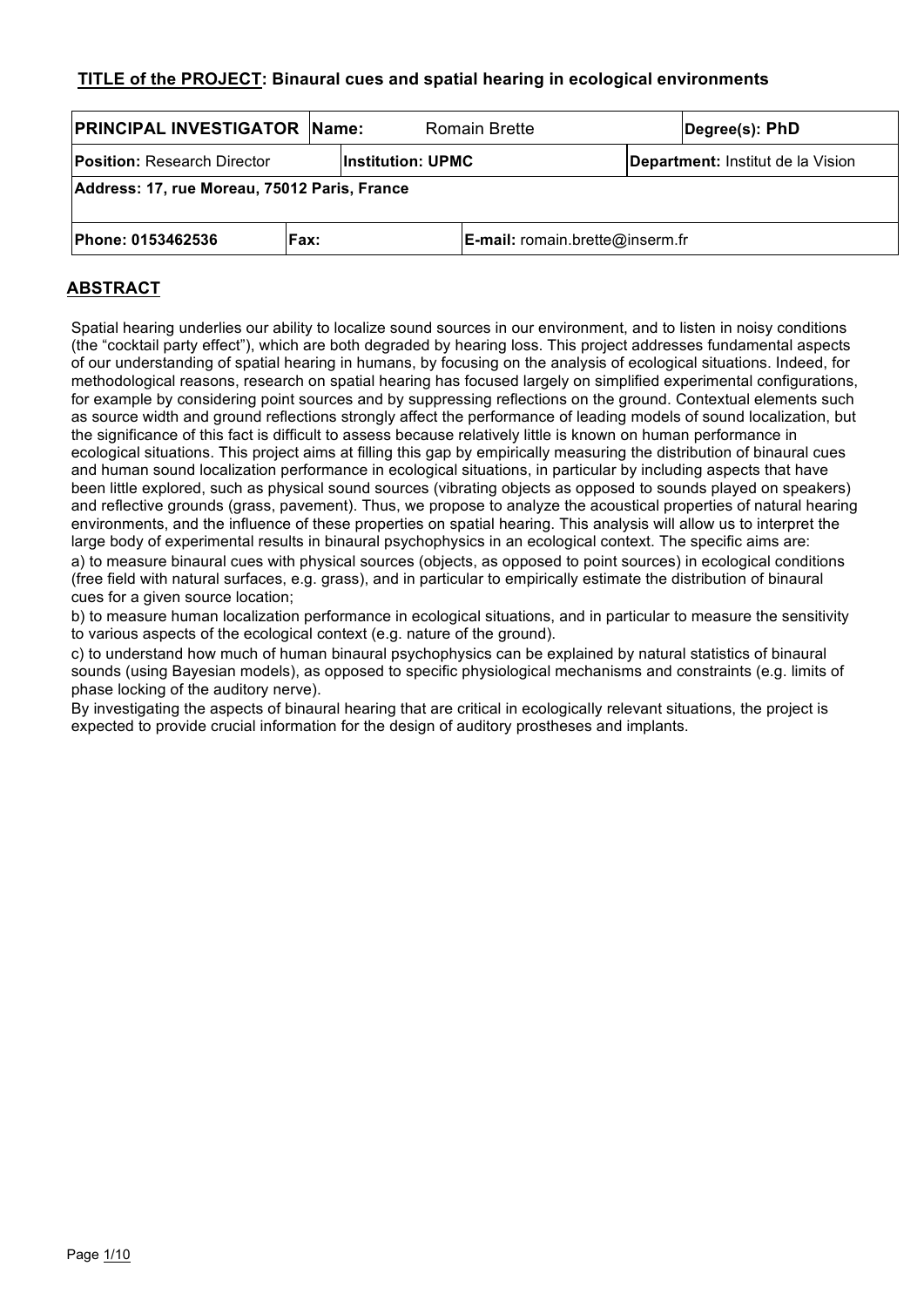# **RESEARCH PLAN**

# A. Specific aims

The goal of this project is to investigate spatial hearing in ecological situations, using acoustical recordings, human psychophysics and theoretical analysis. The specific aims are:

a) to measure binaural cues with physical sources (objects, as opposed to point sources) in ecological conditions (free field with natural surfaces, e.g. grass), and in particular to empirically estimate the distribution of binaural cues for a given source location;

b) to measure human localization performance in ecological situations, and in particular to measure the sensitivity to various aspects of the ecological context (e.g. nature of the ground).

c) to understand how much of human binaural psychophysics can be explained by natural statistics of binaural sounds, as opposed to specific physiological mechanisms and constraints (e.g. limits of phase locking of the auditory nerve).

# B. Background and Significance

Spatial hearing relies on a variety of acoustical cues, in particular binaural cues: interaural differences in intensity and time (IID and ITD, respectively). These are influenced by source location, but also by contextual elements, such as sound spectrum, early reflections on the ground, background noise, source width and directionality, posture. Specifically, our recent work indicates that:

1) There are substantial frequency-dependent variations in ITD in human and animal HRTF at a fine scale, which imply large variations of ITD with sound spectrum and differences between phase and envelope ITD [1]. These variations are not noise but rather reflect the individual geometry of the listener's head and body.

2) The presence and properties of the ground produce early reflections that impact binaural cues in a systematic way [2] (Fig. 1A). These reflections are too early to be suppressed by the precedence effect and instead result in interferences. This comes in addition to the effect of walls in rooms [3].

3) Body posture can impact binaural cues, as assessed from HRTF computed from 3D models [4,5] (Fig. 1B).



*Figure 1. A, ITD v. frequency for one particular source direction in a spherical head model, with grounds of different absorption properties, showing interference patterns* [2]*. B, ITD v. frequency for all source directions from the back in a 3D model of a cat with the head straight (left) or turned (right) [4].*

Work by other investigators has shown that properties of the sound source can also affect binaural cues. In particular, real sounding objects, in contrast to omnidirectional point sources typically used in laboratory experiments, have a width (for example a car) and a directivity. Both can have an impact on binaural cues [6].

These contextual elements make the computational task of sound localization challenging, and this is indeed one of the main difficulties that sound localization algorithms in the engineering field aim at solving. Consistently, we have shown that these contextual elements also strongly affect the performance of leading models of sound localization [7,8]. It seems plausible that biological sound localization systems, in animals and humans, are adapted to the complexity of ecological environments and thus are robust to contextual elements. Some indications of this robustness can be found in psychophysical studies showing that lateral localization is not very sensitive to level [9], sound duration [10] or spectro-temporal envelope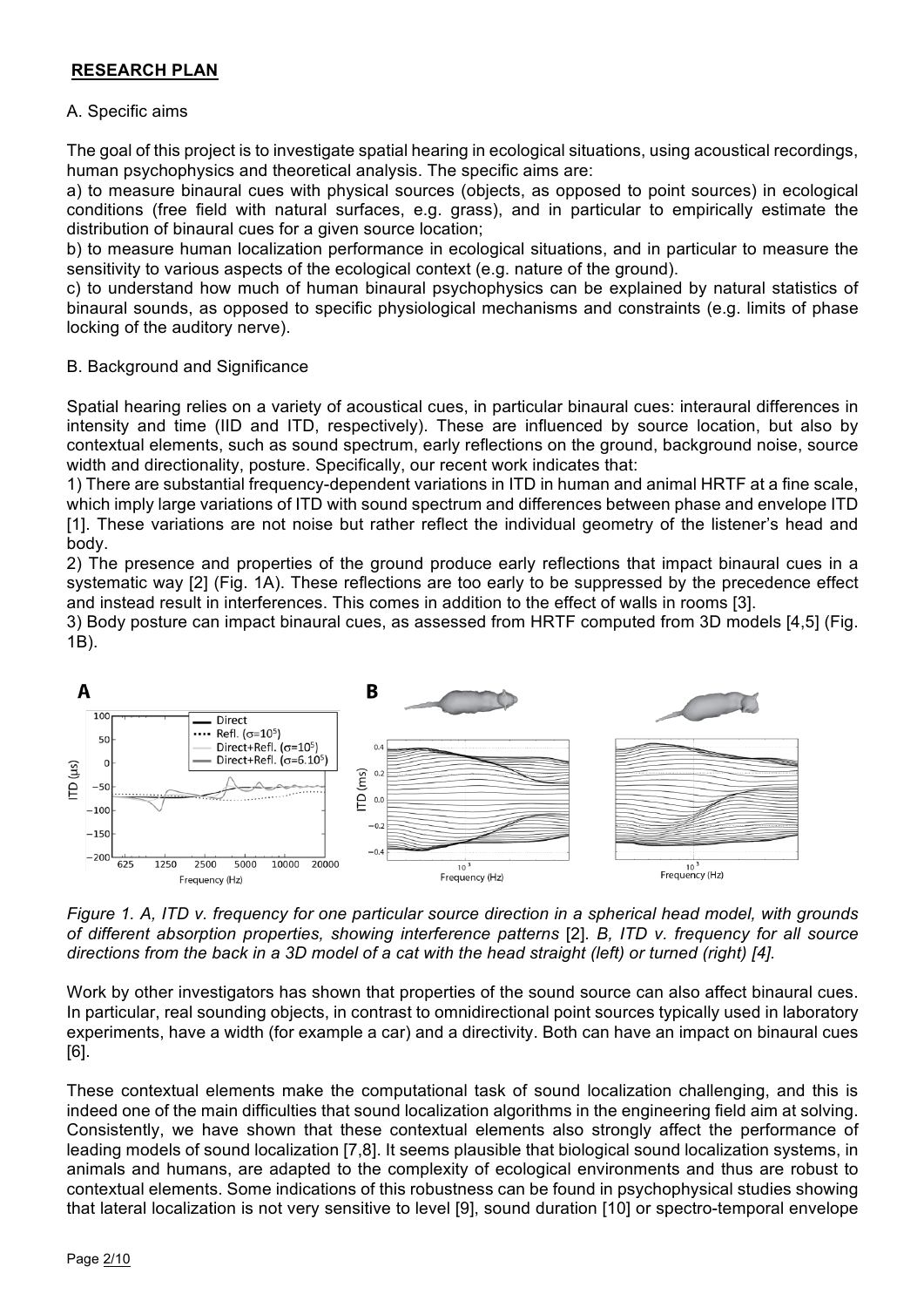[11–13]. Robustness could then provide an important constraint on models of spatial hearing. However, there is currently little empirical data available regarding both the binaural cues produced by sound sources in ecological situations and the performance of humans in localizing sounds in such situations. Indeed, for methodological reasons, most experiments have been designed to minimize these contextual elements, in particular by 1) minimizing reflections, on walls but also on the floor (but see [3]), 2) playing artificial sounds (in particular clicks and noise bursts) on speakers.

This project aims at filling this gap by empirically measuring the distribution of binaural cues and human sound localization performance in ecological situations, in particular by including aspects that have been little explored, such as physical sound sources (vibrating objects as opposed to sounds played on speakers) and reflective grounds (grass, pavement). It will thus produce a database of binaural recordings, labelled with source location and measured human performance, which will be made available to the community.

Secondly, since the mapping from binaural cues to location is uncertain due to contextual elements, the task of sound localization implies some degree of statistical inference. This aspect is typically not included in leading biological models of sound localization, but research in other sensory modalities has shown that Bayesian inference can explain and unify many psychophysical results [14]. In this context, Bayesian inference consists in estimating the most likely source location, given the binaural cues presented and the natural distribution of binaural cues. The estimation of natural distributions of binaural cues might allow us to unify a large body of binaural psychophysical results under a general theory.

# C. Preliminary studies

We have gathered and analyzed preliminary binaural recordings with physical sources in a quiet park. The subject wore binaural microphones, while the experimenter, placed at predefined positions, produced sounds with a woodblock, a rain stick, and speech. This preliminary analysis has shown a few interesting aspects, many of which were expected but motivate further analysis of such data sets:

- Even in quiet environments, there is large variability in binaural cues across time in a given recorded sound, which is presumably due to background noise.
- As expected, average ITD varies with frequency.
- ITD tends to be unreliable in high frequency, while ILD is unreliable in low frequency. This supports duplex theory, and might lead to specific predictions regarding the trade-off between ITD and ILD, based on cue reliability.
- Generally, estimating source direction from a single binaural recording is difficult, while it is trivial in quiet artificial conditions.

Once the direction-dependent distribution of binaural cues is known, it is possible to derive a Bayesian model based on maximum likelihood estimation. The model outputs the most likely source direction that has produced a given set of binaural cues. For example, a classical psychophysical experiment to study how ITD and ILD are perceptually combined into sound lateralization is the measurement of the "binaural trading ratio" [15]: a tone (or band-passed click) is presented with a given ITD and the subject changes the ILD so that the sound is perceived in the center; the binaural trading ratio is the quantitative relation between the two cues. The trading ratio in µs/dB is higher in low frequency than in high frequency. The Bayesian model provides an interpretation and a prediction for this trading ratio, by proposing that each pair of ITD and ILD values produces a lateralization that corresponds to the source direction that is most likely to have produced these values, given the natural variability of these cues. We have used a synthetic data set produced with simulation of rooms and Kemar HRTFs by T. May [16] to make predictions on an binaural trading experiment. Fig. 2 shows the most likely azimuth of the source for any given pair of ITD and ILD, at two different frequencies. We can see that the pairs of values that are mapped to azimuth 0° (green) fall on a line with two different slopes. Expressed in µs/dB, the slope is higher at the lower frequency than at the higher one, consistent with experiments. Thus, the binaural trading ratio observed in psychophysical experiments may reflect optimal inference of sound direction from uncertain binaural cues.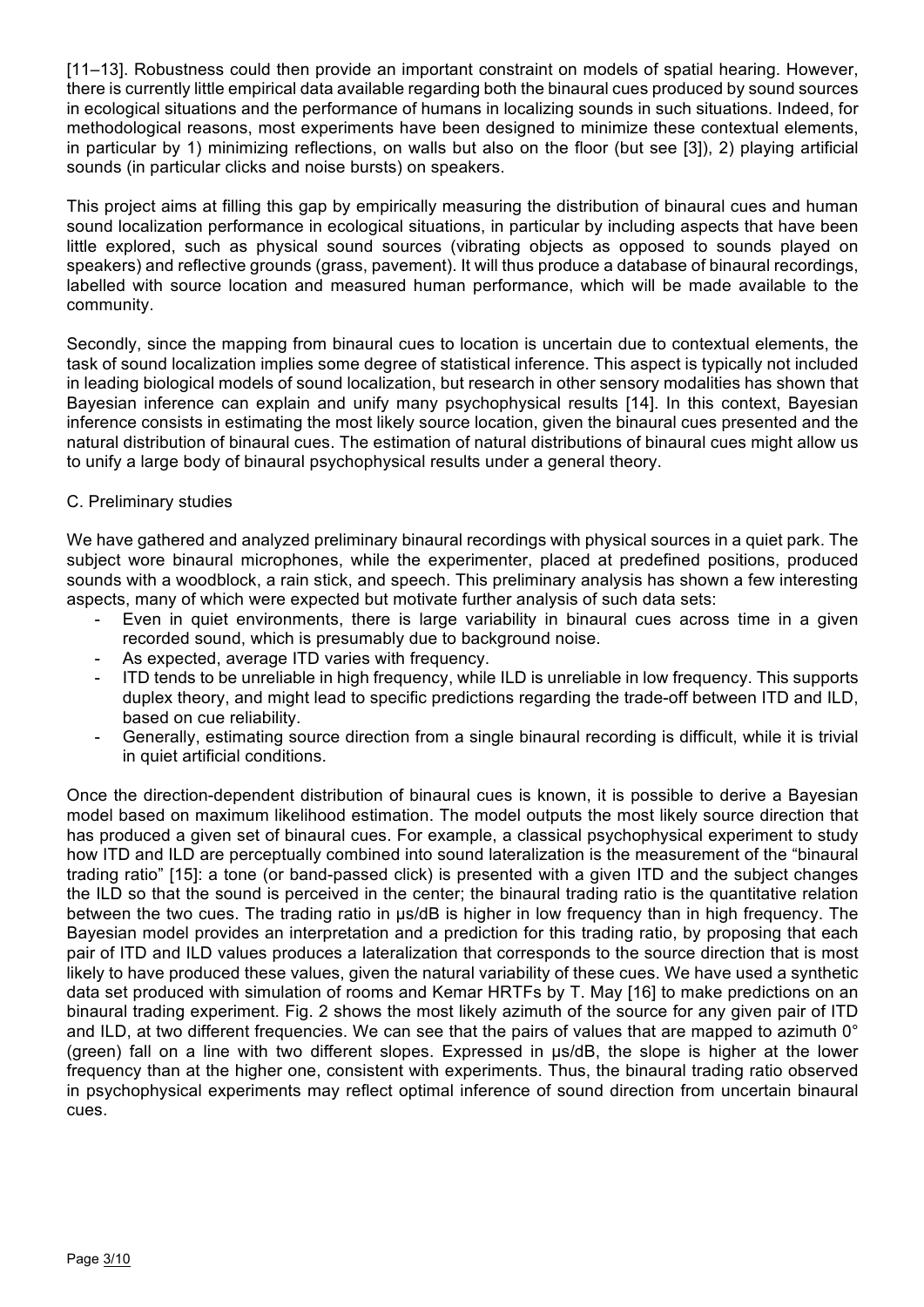

*Figure 2. Most likely source azimuth (color-coded) for a given pair of ITD and ILD values, at two different frequencies. Predictions produced using a synthetic data set of binaural recordings* [16] *(T. May, personal communication).*

## D. Research Design & Methods

The project consists of three parts: 1) producing a data set of binaural recordings in a variety of ecological situations; 2) measuring sound localization accuracy in human subjects in ecological situations; 3) making a Bayesian model of sound localization and comparing it with psychophysical data.

1) Binaural recordings in ecological situations

The goal of this part is to gather a database of binaural recordings with sources at specified locations, in different contexts. Part of the initial work in this project is to refine the methodology so as to maximize the throughput and quality of the procedure. We will start from the following design.

#### *Subjects*

We will select 10 normal hearing subjects (young adults, <30 years), with <10 dB hearing loss between 250 and 8000 Hz. This selection will be important for the psychophysical study (part 2). We will take morphometric measurements of each subject: head width and height.

#### *Recording conditions*

The subject will wear binaural microphones. She will be sitting on a stool with a seatback and adjustable height; we will consider two vertical positions. To maintain the head at fixed position during the session, a visual target will be placed in front of the subject, at eye level. To have recordings with different postures, two other conditions will be considered, with the visual target at  $\pm 30^{\circ}$  relative to the subject's body.

## *Environments*

The recordings will take place in several environments. In this project, we do not address the problem of separating distinct sound sources, but rather that of natural background noise. For this reason, we will select quiet environments. The initial selection is: a park; a forest; a quiet urban environment. These environments have in common to have a reflective ground, with different acoustical properties, in contrast with typical laboratory recordings.

#### *Sound sources*

Sound sources will be placed at predetermined positions. Markers will be put on the ground, arranged in two circles around the subject, at 2 and 5 meters, at 15° increments (or 5°, see below). We will consider a variety of sound sources producing sounds at marked positions:

- A speaker (on a stand mounted on wheels) playing clicks, facing the subject's position. This will be used for control and comparison.
- Footsteps: the experimenter stamps at a fixed position. The interest is that the resonating object is the ground, which should be acoustically very different from a point source.
- Speech: the experimenter reads a sentence written in advance. Here the body of the experimenter resonates.
- Rain stick: this object produces sustained sounds with large acoustical width.
- Movie clapper: this produces a strong transient sound.
- Paper rustling: this produces a type of broadband noise but with a physical source.

The experimenter will move to a position, produce the sound repetitively for about 10 s, then move to the next position. This should take no more than 15 seconds per condition. Independently of the recording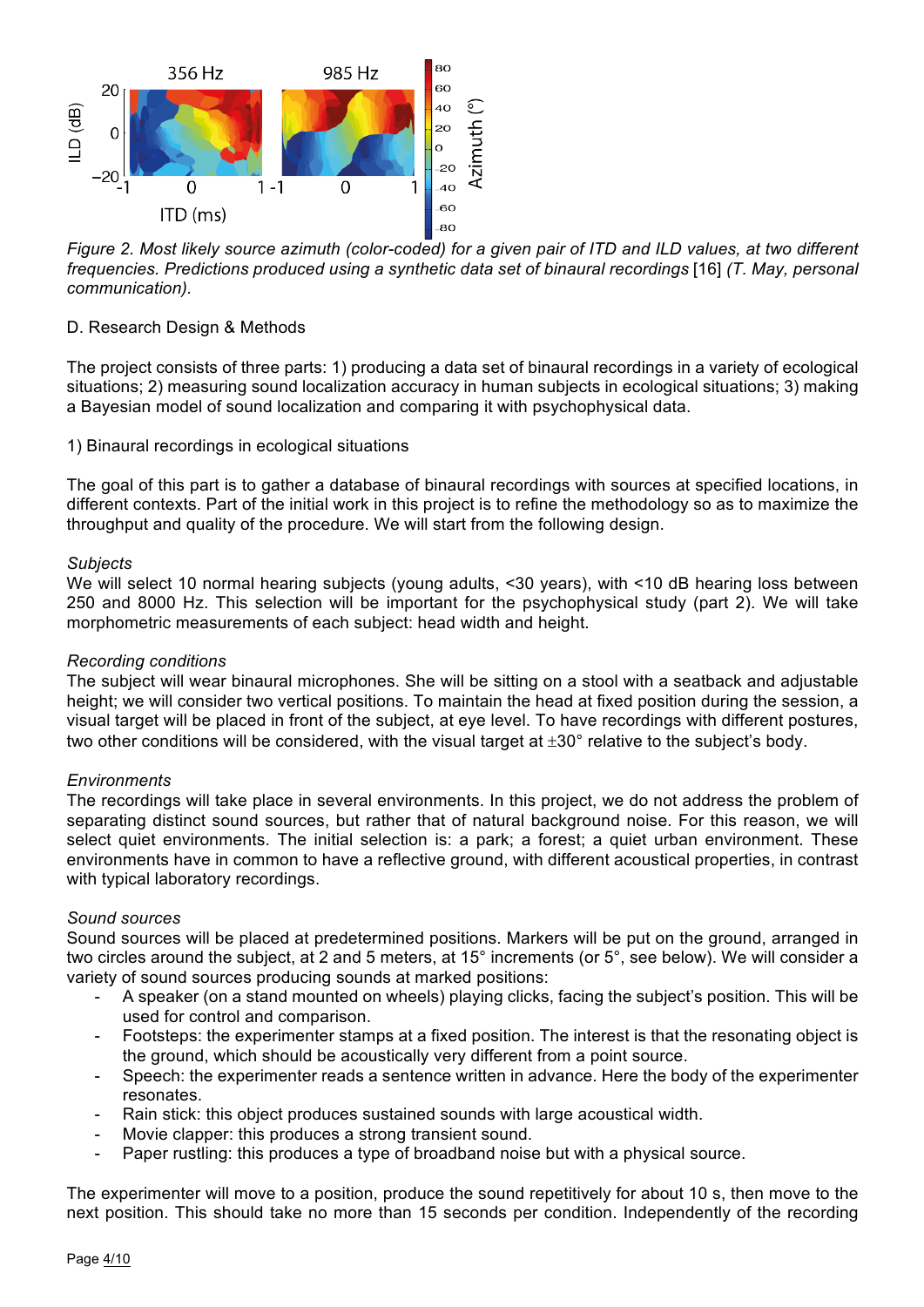session, the manipulation of each source will be recorded on video camera, and the vertical position of the source will be measured.

The total number of conditions listed above is large: 6 postures (3 head angles times 2 vertical positions), 3 environments, 48 positions, 6 sources, totaling 5184 conditions. This corresponds to about 22 hours of recording, not including breaks. To reduce this duration, we will not include all possible combinations. Instead, we will produce the following sets, for each of the 3 environments:

- A high spatial resolution set with 5° increments at two distances (144 positions), a single posture, a single type of sound (claps). Total: 144 conditions or 36 min.
- A set with diverse sources: 15° increments at fixed distance on a half-circle (13 positions), single posture, 5 sources (all sources excluding the one used in the first set). Total: 65 conditions or 16 min.
- A set with diverse postures: 15° increments at fixed distance on a half-circle (13 positions), 1 source, 5 postures (excluding the posture already measured in other sets). Total: 65 conditions or 16 min.

In total, we obtain 274 distinct conditions, corresponding to just over 1h. Allowing for regular breaks, we obtain three sessions of about 1h30 (one per environment) for each subject. We plan to include 10 subjects. This will produce in total 8220 binaural recordings.

# *Analysis*

The set of all recordings with associated data (positions, environments, morphometric measurements, etc) will be uploaded to a public repository. This requires segmenting the audio recording of each session into waveforms corresponding to each condition. We will simply use the power in the recording to delimit the conditions automatically. We will verify that no segmentation error has occurred by:

- counting the number of delimited segments and comparing it with the number of conditions;
- identifying segments of abnormal durations and manually checking them.

Each recording is about 10 s long and therefore contains a large amount of binaural information. Indeed, at 1000 Hz, 10 s corresponds to 10 000 cycles and therefore potentially 10 000 data points for IPD and ILD at each frequency. In practice, this number will be smaller depending on the sounds, because some are transient (eg repeated claps), and some have power in restricted regions of the spectrum (eg speech). Nonetheless, it will be possible to obtain a distribution of IPD and ILD for each condition and frequency.

Further analysis is described in part 3.

2) Psychophysics of sound localization in ecological situations

We will then measure sound localization performance (both accuracy and precision) in 10 human subjects, in the same contexts as used for the binaural recordings. Half of the subjects will be the same as those for binaural recordings.

The design of these experiments must be quite different from that of the recordings for methodological reasons. First, the subjects do not wear binaural microphones. Second, presentation of the sounds must be randomized. The methodology will be adapted from published experimental protocols [17]:

- Head position is continuously tracked with an electromagnetic head tracker.
- The subject is blindfolded. At the beginning of the trial, the subject's head is at  $0^\circ$ .
- The sound is played by the experimenter, as in part 1. The subject is instructed to remain still until the sound has finished playing, then turn her head towards the sound source.
- While the experimenter moves to the next position, predetermined with a random order, the subject wears a noise-cancelling headphone and listens to a masking noise, so as to cover the sounds produced by the experimenter while moving.

The sounds will also be recorded with a microphone placed near the subject so as to check the acoustical properties of the sound offline (in particular duration and level). To aid the experimenter, numbered panels will be placed next to the source positions, the number corresponding to the rank in the randomized sequence of positions. Since the subject indicates the source position by turning the head, only front positions will be considered.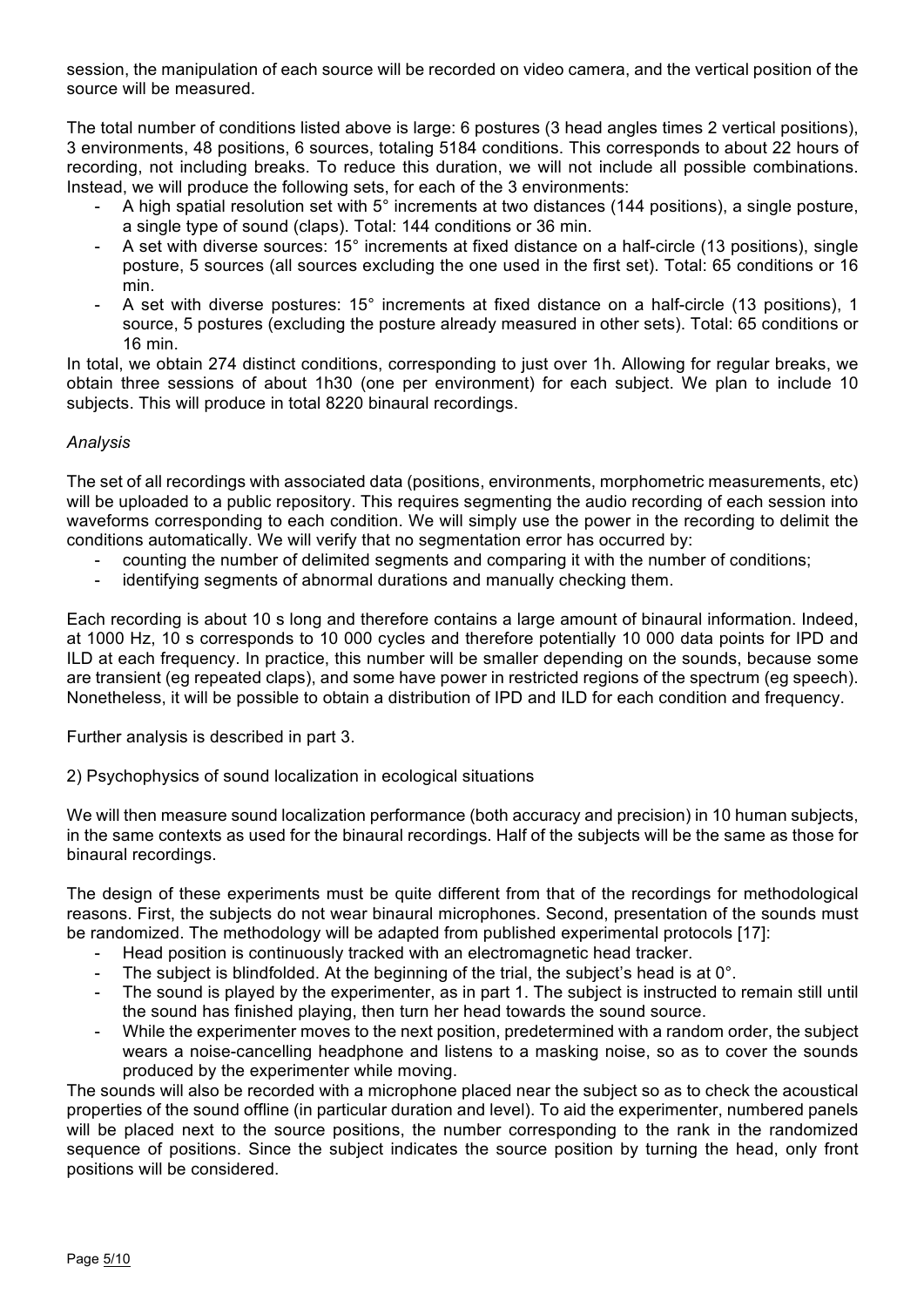The presented sound will be shorter than in part 1 (just one presentation), so the duration of the trial will be mostly determined by the sequence of actions. We estimate that each condition should take about 20 s. Accuracy and precision can be estimated from slope and standard deviation of the regression line to the data (target angle vs. response angle) [17]. This requires a large enough number of data points; we will aim for about 100 data points (similar to [17]). The set of all front positions spaced by 5° angles produces 37 data points. We will therefore consider sets of 3 random permutations of these positions, so as to produce 111 data points, taking about 37 min to complete. As this is quite long, the set of psychophysical measurements will be smaller than the set of binaural recordings. We will consider a single posture and distance, and two sources used in random order (roving). This produces 222 data points, taking about 1h15 min to complete. With breaks, each session will last about 1h30-1h45. This will be repeated in each of the 3 environments.

The database will also be uploaded to a public repository. The data will be analyzed with standard methods to evaluate precision and accuracy (e.g. [9,17,18]).

#### 3) Bayesian model of sound localization

#### *Model*

From our recordings, we will estimate the frequency-dependent distribution of interaural cues, conditioned on source location. An example is shown on Fig. 3, where the joint distribution of ILD and ITD is shown in 4 narrow frequency bands, calculated from simulations of sources in reverberating rooms, placed at azimuth 0° [16]. These distributions show that there is uncertainty in ILD and ITD for a given source location. It also shows that in high frequency, the ITD distribution has several peaks corresponding to identical IPD values. Conversely, several source locations are consistent with a given pair of ITD and ILD values. Thus, statistical inference is required to determine the likely position of the source. This can be done with Bayes' theorem, which, in the context where all source locations are equally likely, stipulates that the probability that the source is at a given location given the cues is proportional to the probability of observing those cues at that location (P(location | cues)  $\propto$  P(cues | location)). This has been used in the engineering field to derive an efficient sound localization algorithm, using distributions of cues obtained from simulations [16]. Here we will use our measured distribution of cues to compare the predictions of the Bayesian model to psychophysical data.



Figure 3. Joint distribution of ITD and ILD in 4 narrow frequency bands, calculated from simulations of sources in reverberating rooms, placed at azimuth 0° [16]. ourboo in rovorbordang roomo, pidood al dzimaln o

The model will be developed along the following lines:

- For each condition, we analyze ITD and ILD distributions in different frequency bands, as done in [16].  $[16]$ .
- Since our data are obtained at discrete points (spaced by 5 or 15°), we will need to interpolate between to obtain a spatially continuous parametrization of ITD/ILD distributions. This will be possible once ITD/ILD distributions are fitted to parametrized distributions (e.g. mixture of  $\overline{\text{Gaussians in [16]}}$ .  $t_{\text{max}}$  (KEMAR) was placed in the receiver (KEMAR head) was placed in the receiver (KEMAR head) was placed in the receiver (KEMAR head) was placed in the receiver (KEMAR head) was placed in the receiver (KEMAR head) was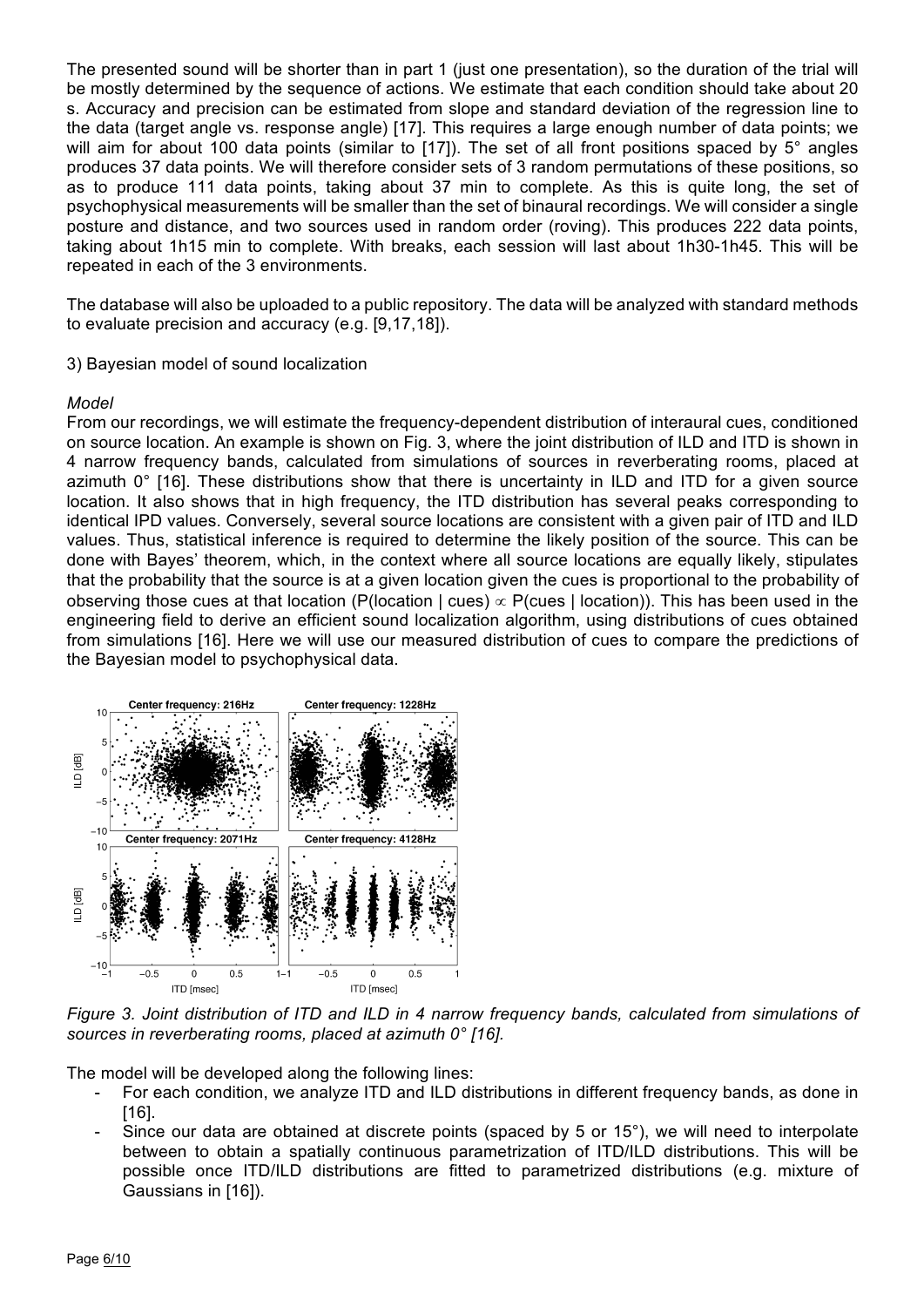Different versions of the model will be produced, depending on what is considered known or unknown. For example, the model may take into account the knowledge of the type of source, or it may consider it as a source of uncertainty.

# *Prediction of accuracy and precision in ecological situation*

The model will then be used to produce artificial behavioral responses to signals presented at different target azimuths. This will be done in two ways (two version of the Bayesian model):

- Maximum likelihood: the response to a signal with a given set of cues it the source location that has maximum probability of generating those cues.
- Sampling: the response to a signal with a given set of cues is a source location drawn at random with probability equal to the probability of the location to generate those cues.

These two versions will likely produce the same accuracy (gain), but not the same precision, the latter being less precise than the former.

We will then compare the outputs of the model with measured psychophysical performance (part 2). We expect that precision is lower near  $\pm 90^{\circ}$  because ITD and ILD are less sensitive to azimuth near  $\pm 90^{\circ}$ . We also expect that the gain is lower than 1 (i.e. the behavioral range of responses is compressed relative to the full range of targets), because target responses are distributed within  $\pm 90^\circ$ .

## *Comparison with previously published psychophysical data*

We will then produce predictions of the Bayesian model for different situations investigated in the psychophysical literature, in particular:

- Just-noticeable differences (JND): in the sampling version of the model, sounds produced at two nearby locations, or with two slightly different ITD or ILD, cannot be discriminated not because the inputs are noisy, but because the distributions of inferred of source locations are very similar in the two cases. Thus, predicted JNDs can be calculated from the model for different situations (different frequencies, JND in ITD, ILD, azimuth).
- High-frequency limit of IPD discrimination: in the same way, the model produces a prediction for the frequency above which IPD does not produce significant information about source location. This should be related but not equal to the frequency corresponding to a wavelength equal to head width.
- ITD-ILD trading: as already explained previously, the model produces predictions about the ITD-ILD trading ratio at different frequencies [15].
- Duplex theory [20]: the model predicts the amount of information about sound location provided by ITD and ILD as a function of frequency, which is expected to be in favor of ITD in low frequency, and in favor of ILD in high frequency (see preliminary results). Predictions can be compared quantitatively with published results by replicating the experimental design with the model.

This list is not exhaustive; for example the model could be extended to address frequency integration, with the concepts of centrality and straightness [19].

We anticipate that some predictions of the Bayesian model will match human psychophysics, and some will not. For example, it is possible that the limit of IPD discrimination is determined by the limit of phase locking, and not by acoustical factors. This investigation will allow us to delineate the range of auditory spatial behavior that can be explained by statistical inference in an uncertain auditory world, and which ones require other, possibly physiological, explanations.

## E. References

1. Benichoux V, Rébillat M, Brette R. On the variation of interaural time differences with frequency. J Acoust Soc Am. 2016;139: 1810. doi:10.1121/1.4944638

2. Gourévitch B, Brette R. The impact of early reflections on binaural cues. J Acoust Soc Am. 2012;132: 9–27. doi:10.1121/1.4726052

3. Shinn-Cunningham BG, Kopco N, Martin TJ. Localizing nearby sound sources in a classroom:

binaural room impulse responses. J Acoust Soc Am. 2005;117: 3100–3115.

4. Rébillat M, Benichoux V, Otani M, Keriven R, Brette R. Estimation of the low-frequency components of the head-related transfer functions of animals from photographs. The Journal of the Acoustical Society of America. 2014;135: 2534–2544. doi:10.1121/1.4869087

5. Benichoux V, Fontaine B, Karino S, Joris PX, Brette R. Frequency-dependent time differences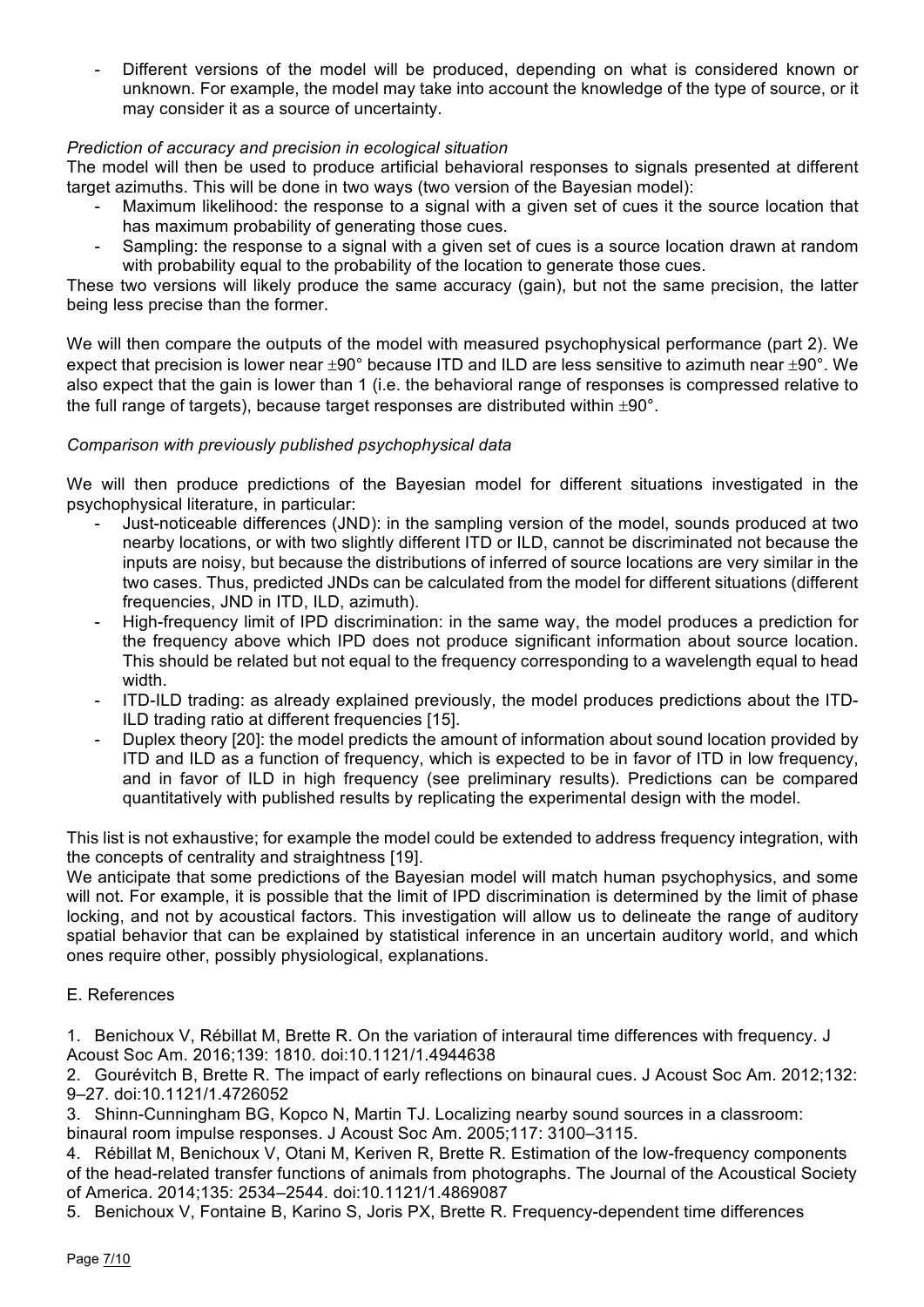between the ears are matched in neural tuning. eLife. 2015; 10.7554/eLife.06072. doi:http://dx.doi.org/10.7554/eLife.06072

6. Mason R, Brookes T, Rumsey F. Frequency dependency of the relationship between perceived auditory source width and the interaural cross-correlation coefficient for time-invariant stimuli. The Journal of the Acoustical Society of America. 2005;117: 1337–1350. doi:10.1121/1.1853113

7. Goodman DF, Benichoux V, Brette R. Decoding neural responses to temporal cues for sound localization. eLife. 2013;2: 2:e01312. doi:10.7554/eLife.01312

8. Brette R. On the interpretation of sensitivity analyses of neural responses. J Acoust Soc Am. 2010;128: 2965–2972. doi:10.1121/1.3488311

9. Sabin AT, Macpherson EA, Middlebrooks JC. Human sound localization at near-threshold levels. Hearing Research. 2005;199: 124–134. doi:10.1016/j.heares.2004.08.001

10. Vliegen J, Opstal AJV. The influence of duration and level on human sound localization. The Journal of the Acoustical Society of America. 2004;115: 1705–1713. doi:10.1121/1.1687423

11. Hofman PM, Van Opstal AJ. Spectro-temporal factors in two-dimensional human sound localization. J Acoust Soc Am. 1998;103: 2634–2648.

12. Yost WA, Loiselle L, Dorman M, Burns J, Brown CA. Sound source localization of filtered noises by listeners with normal hearing: A statistical analysis. The Journal of the Acoustical Society of America. 2013;133: 2876–2882. doi:10.1121/1.4799803

13. Yost WA, Zhong X. Sound source localization identification accuracy: Bandwidth dependencies. The Journal of the Acoustical Society of America. 2014;136: 2737–2746. doi:10.1121/1.4898045

14. Kersten D, Mamassian P, Yuille A. Object Perception as Bayesian Inference. Annual Review of Psychology. 2004;55: 271–304. doi:10.1146/annurev.psych.55.090902.142005

15. Harris GG. Binaural Interactions of Impulsive Stimuli and Pure Tones. The Journal of the Acoustical Society of America. 1960;32: 685–692. doi:10.1121/1.1908181

16. May T, van de Par S, Kohlrausch A. A Probabilistic Model for Robust Localization Based on a Binaural Auditory Front-End. IEEE Transactions on Audio, Speech, and Language Processing. 2011;19: 1–13. doi:10.1109/TASL.2010.2042128

17. Makous JC, Middlebrooks JC. Two-dimensional sound localization by human listeners. J Acoust Soc Am. 1990;87: 2188–2200.

18. Middlebrooks JC, Green DM. Sound Localization by Human Listeners. Annu Rev Psychol. 1991;42: 135–159. doi:10.1146/annurev.ps.42.020191.001031

19. Trahiotis C, Stern RM. Across-frequency interaction in lateralization of complex binaural stimuli. J Acoust Soc Am. 1994;96: 3804–3806.

20. Wightman FL, Kistler DJ. The dominant role of low-frequency interaural time differences in sound localization. J Acoust Soc Am. 1992;91: 1648–1661. doi:10.1121/1.402445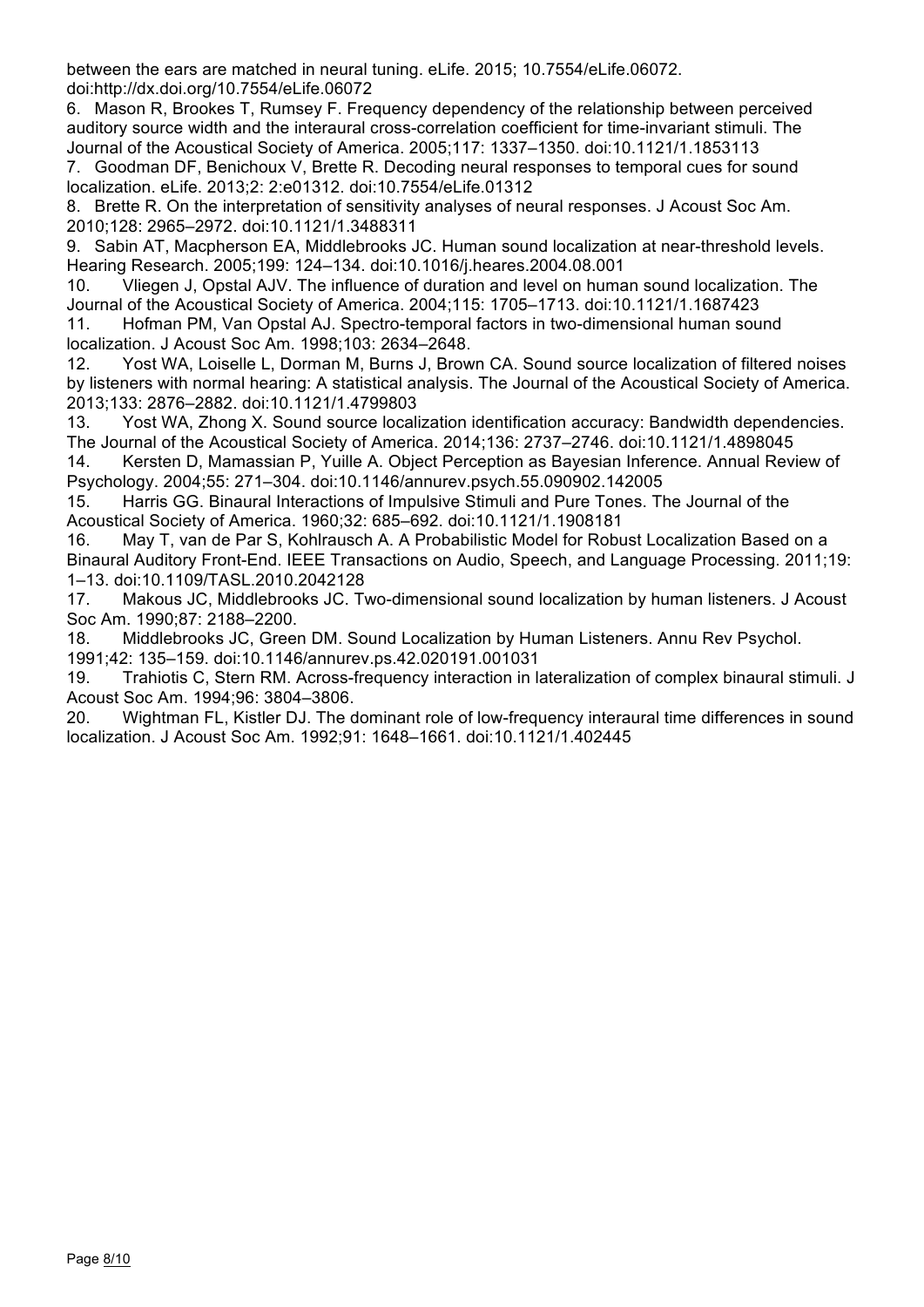# **PRINCIPAL INVESTIGATOR'S BIOGRAPHICAL SKETCH**

# **Name & Degree: Romain Brette, PhD Position: DR2 INSERM, Institut de la Vision**

## **A. Education, Training, Positions & Honors**

Positions

- 2014- DR2 INSERM (senior research scientist), Team leader "Computational neuroscience of sensory systems" in the Vision Institute (Paris).
- 2008-2014 Assistant professor, ENS (Paris), Cognitive Science Department, Audition team.
- 2005-2008 Assistant professor, ENS (Paris), Computer Science Department, Odyssée team (INRIA).

2004 Postdoc with Alain Destexhe (CNRS Gif-Sur-Yvette) and Wulfram Gerstner (EPFL, Switzerland) in Computational neuroscience

#### Education and training

| 2016      | Certification for animal experimentation (level I), INSERM. |
|-----------|-------------------------------------------------------------|
| 2009      | Habilitation (HdR) in cognitive science (ENS Paris).        |
| 2000-2004 | PhD in Computational neuroscience (UPMC, Paris).            |
| 1999-2000 | DEA in Applied mathematics (ENS Cachan, France).            |
| 1998-1999 | MSc in Neural network theory (King's College, London).      |
| 1997-2000 | Magistère in Computer science (ENS Lyon).                   |

### Honors

2009 ERC Starting Grant

2009 Institut Universitaire de France (junior member)

## **B. Peer-Reviewed Publications**

Selected list of 10 publications relevant to this project:

- 1. Zheng Y and Brette R (2017). On the relation between pitch and level. *Hearing Research* doi: 10.1016/j.heares.2017.02.014.
- 2. Bénichoux V, Rébillat M, Brette R (2016). On the variation of interaural time differences with frequency. *JASA*, 139 (4), 1810-1821.
- 3. Benichoux V, Fontaine B, Karino S, Joris PX, Brette R (2015). Neural tuning matches frequencydependent time differences between the ears. *eLife* 4, e06072.
- 4. Laudanski J, Zheng Y, Brette R (2014). A structural theory of pitch. *eNeuro*. DOI: 10.1523/ENEURO.0033-14.2014.
- 5. Rébillat M, Benichoux V, Otani M, Keriven R, Brette R (2014). Estimation of the low-frequency components of the head-related transfer functions of animals from photographs. *JASA*, 135, 2534.
- 6. Goodman DFM, Benichoux V, Brette R (2013). Decoding neural responses to temporal cues for sound localization. *eLife* 2:e01312.
- 7. Fontaine B, Benichoux V, Joris PX and Brette R (2013). Predicting spike timing in highly synchronous auditory neurons at different sound levels. *J Neurophysiol* 110(7):1672-88.
- 8. Gourévitch B and Brette R (2012). The impact of early reflections on binaural cues. *JASA* 132(1):9-27.
- 9. Fischer BJ, Steinberg LJ, Fontaine B, Brette R, Peña JL (2011). Effect of instantaneous frequency glides on ITD processing by auditory coincidence detectors. *PNAS* 108(44): 18138- 18143.